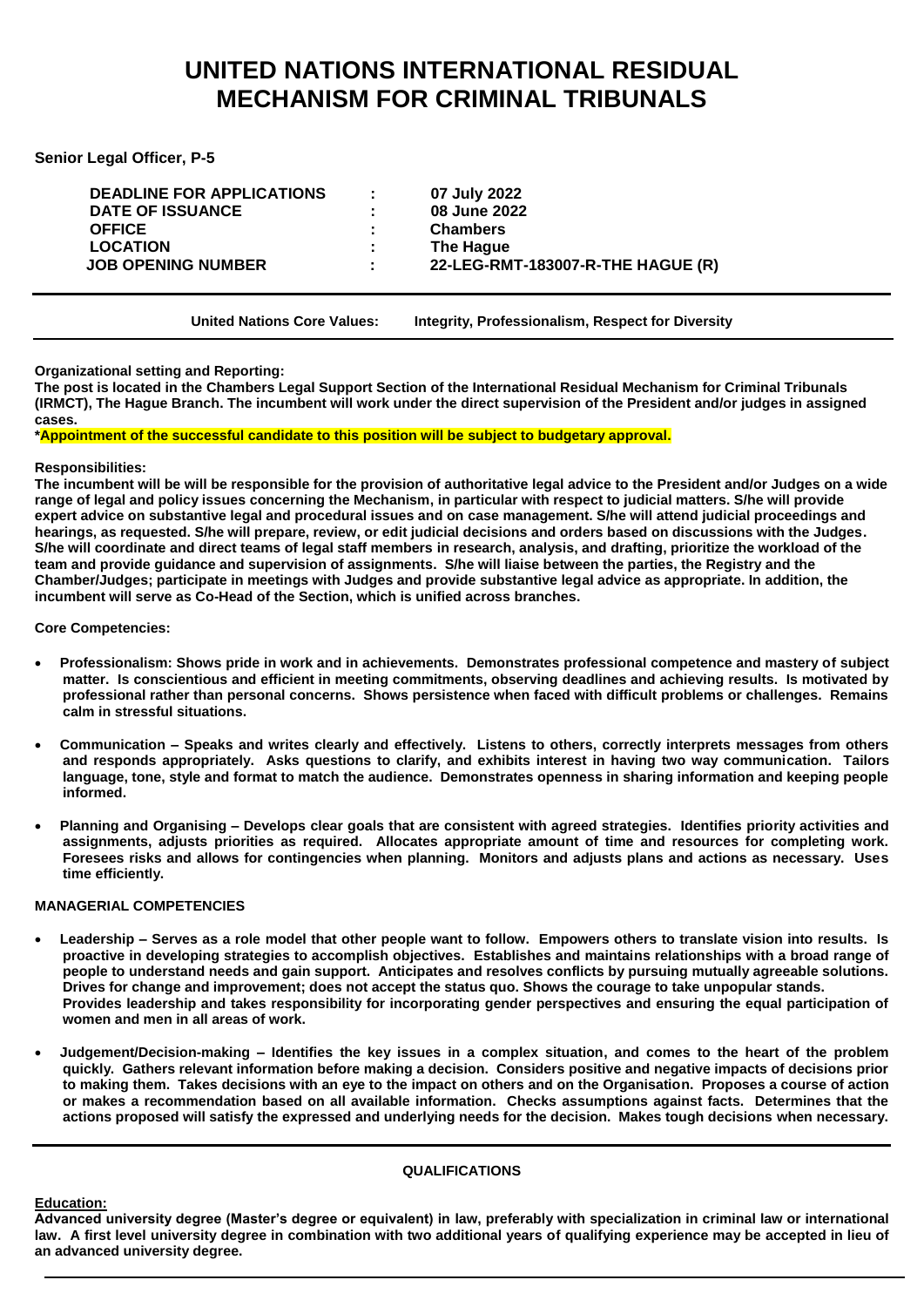## **UNITED NATIONS INTERNATIONAL RESIDUAL MECHANISM FOR CRIMINAL TRIBUNALS**

### **Experience:**

**Minimum of 10 years of progressively responsible professional legal experience, at either the national or international level, with experience in criminal law, international law or humanitarian law. Previous experience in international criminal tribunals is highly desirable.**

#### **Language:**

**English and French are the working languages of the Mechanism. For the post advertised, fluency in oral and written English is required. Working knowledge of French is desirable.** 

#### **Assessment Method:**

**There may be an assessment exercise for qualified candidates followed by a competency-based interview.**

#### **\_\_\_\_\_\_\_\_\_\_\_\_\_\_\_\_\_\_\_\_\_\_\_\_\_\_\_\_\_\_\_\_\_\_\_\_\_\_\_\_\_\_\_\_\_\_\_\_\_\_\_\_\_\_\_\_\_\_\_\_\_\_\_\_\_\_\_\_\_\_\_\_\_\_\_\_\_\_\_\_\_\_\_\_\_\_\_\_\_\_\_\_\_\_\_\_\_\_\_\_\_\_\_\_\_\_\_\_ Special Notice:**

**The United Nations Secretariat is committed to achieving 50/50 gender balance in its staff. Female candidates are strongly encouraged to apply for this position.** 

**The appointment is limited to the International Residual Mechanism for Criminal Tribunals. \*Appointment of the successful candidate to this position will be subject to budgetary approval. Appointment of the successful candidate on this position will be limited to the initial funding of the post. Extension of the appointment is subject to the extension of the mandate and/or the availability of funds. As the international tribunals are not integrated in the Secretariat, UN Staff Members serve on assignment or secondment from their parent department/office if selected. Appointments of staff members in the United Nations are subject to the authority of the Secretary-General. Staff Members are expected to move periodically to new functions in accordance with established rules and procedures, and may in this context be reassigned by the Secretary-General throughout the Organization based on the changing needs and mandates.**

**The United Nations is committed to creating a diverse and inclusive environment of mutual respect. The United Nations recruits and employs staff regardless of gender identity, sexual orientation, race, religious, cultural and ethnic backgrounds or disabilities. Reasonable accommodation for applicants with disabilities may be provided to support participation in the recruitment process when requested and indicated in the application.**

#### **NOTE FOR PREVIOUSLY ROSTERED CANDIDATES**

**Roster candidates must express their interest and availability for published job openings by submitting an updated PHP and cover letter.**

**\_\_\_\_\_\_\_\_\_\_\_\_\_\_\_\_\_\_\_\_\_\_\_\_\_\_\_\_\_\_\_\_\_\_\_\_\_\_\_\_\_\_\_\_\_\_\_\_\_\_\_\_\_\_\_\_\_\_\_\_\_\_\_\_\_\_\_\_\_\_\_\_\_\_\_\_\_\_\_\_\_\_\_\_\_\_\_\_\_\_\_\_\_\_\_\_\_\_\_\_\_**

#### **No Fee:**

**THE UNITED NATIONS DOES NOT CHARGE A FEE AT ANY STAGE OF THE RECRUITMENT PROCESS (APPLICATION, INTERVIEW MEETING, PROCESSING, TRAINING OR ANY OTHER FEES). THE UNITED NATIONS DOES NOT CONCERN ITSELF WITH INFORMATION ON BANK ACCOUNTS.**

#### **United Nations Considerations**

**According to article 101, paragraph 3, of the Charter of the United Nations, the paramount consideration in the employment of the staff is the necessity of securing the highest standards of efficiency, competence, and integrity. Candidates will not be considered for employment with the United Nations if they have committed violations of international human rights law, violations of international humanitarian law, sexual exploitation, sexual abuse, or sexual harassment, or if there are reasonable grounds to believe that they have been involved in the commission of any of these acts. The term "sexual exploitation" means any actual or attempted abuse of a position of vulnerability, differential power, or trust, for sexual purposes, including, but not limited to, profiting monetarily, socially or politically from the sexual exploitation of another. The term "sexual abuse" means the actual or threatened physical intrusion of a sexual nature, whether by force or under unequal or coercive conditions. The term "sexual harassment" means any unwelcome conduct of a sexual nature that might reasonably be expected or be perceived to cause offence or humiliation, when such conduct interferes with work, is made a condition of employment or creates an intimidating, hostile or offensive work environment, and when the gravity of the conduct warrants the termination of the perpetrator's working relationship. Candidates who have committed crimes other than minor traffic offences may not be considered for employment.**

**Due regard will be paid to the importance of recruiting the staff on as wide a geographical basis as possible. The United Nations places no restrictions on the eligibility of men and women to participate in any capacity and under conditions of equality in its principal and subsidiary organs. The United Nations Secretariat is a non-smoking environment.**

**The paramount consideration in the appointment, transfer, or promotion of staff shall be the necessity of securing the highest standards of efficiency, competence, and integrity. By accepting an offer of appointment, United Nations staff members are subject to the authority of the Secretary-General and assignment by him or her to any activities or offices of the United Nations in accordance with staff regulation 1.2 (c). In this context, all internationally recruited staff members shall be required to move periodically to discharge new functions within or across duty stations under conditions established by the Secretary-General.**